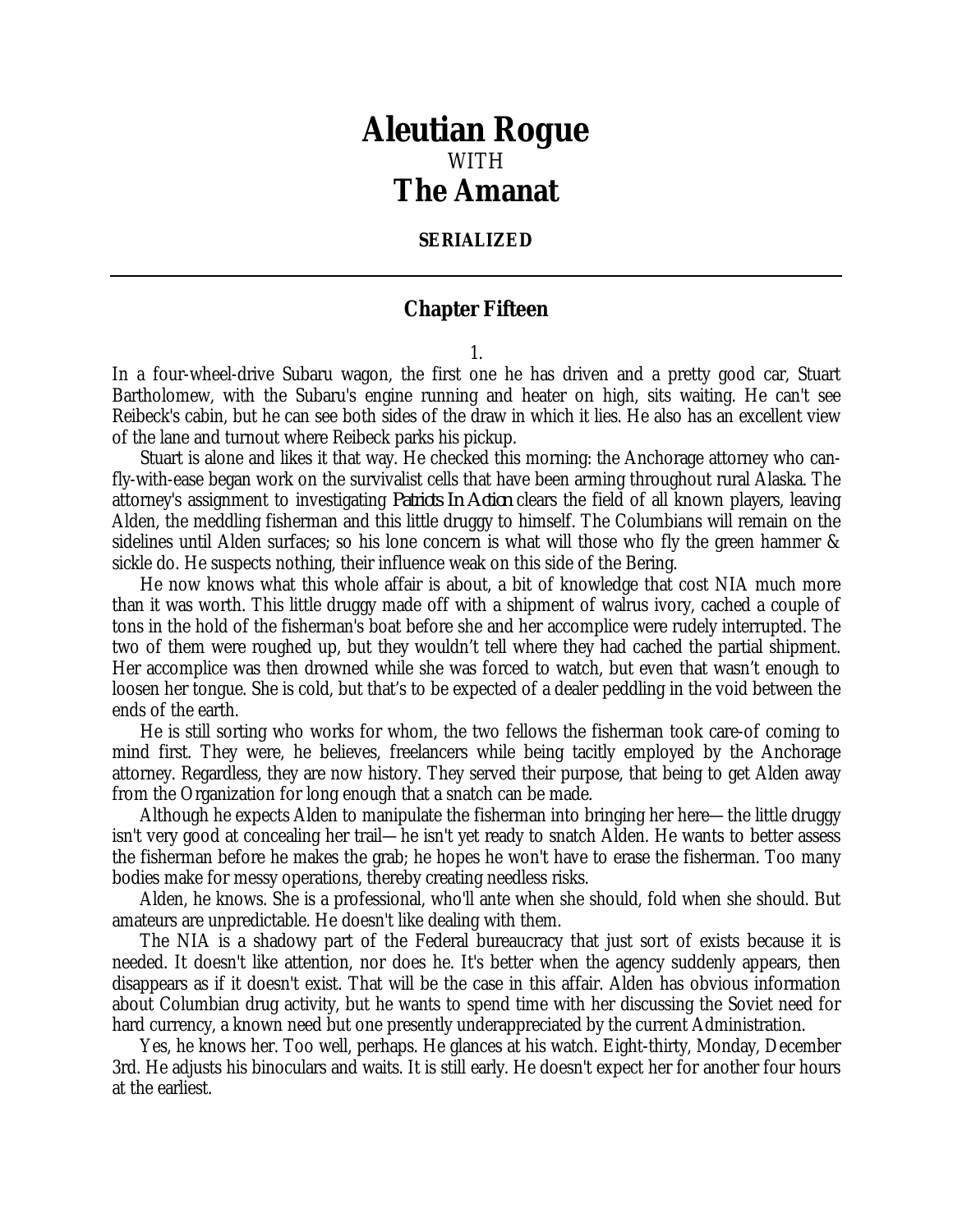2.

With Catherine again seated in the bow of the pram, Jay slowly motors back towards the small boat harbor. But rather than turning into the harbor, he motors past Louisiana-Pacific's sawmill, past the cold-decked logs, and beaches the pram at the end of the airport. He has always liked Resurrection Bay. Too bad the sun never shines here.

He doesn't know what he feels. Tired, maybe. A little rummy from the odd hours which aren't much different than if he were fishing…he feels something else, one of those things he is reluctant to admit. An effect of post stress syndrome, maybe—he feels as if he is with Joseph and Looking Glass and pursued by the cavalry, an irrational feeling. Reality doesn't seem real. Time seems jumbled as it did in 'Nam. A two-sided world with a hole in the middle as if a hole has been drilled in the coin, and the dollar suspended from his neck as if were a medal of honor. He seems to be having another vision while wide awake, and his need to hurry doesn't let him think about the images that push through his mind as if his memories are rocks past which sweeps a strong tide carrying future events lost in nearly blinding surface glare.

When he finishes caching both the dinghy and the kicker under the debris above the high tide line, making both disappear, his vision has also disappeared. He feels weak and small, but he still has to hurry. He wraps his arm around Catherine's shoulders, and he leads her through the frost-covered weeds separating them from the end of the gravel strip. They have gone less than a hundred yards when a blue and white Interstate circles low overhead, drops its flaps, and lands.

The Interstate turns around and taxies towards them.

Watching the tail-dragger roll towards them, he remembers Billy writing that the consortium had purchased an Arctic Tern, the newly manufactured Bush version of the old Interstate. He squeezes Catherine's shoulders. "This is it," he says.

"What?" His squeeze hurts her shoulder.

"Our ride outta here."

When abreast of them, the plane again turns. And Billy is out its door and pumping Jay's hand before the prop quits spinning. "Mom said something about you needing to go to the bank which is code I guess for you needing a ride over the border. Is that right?"

The kid has filled out. Looks pretty good. "Married life must be agreeing with you."

"I got one in the hangar ready to solo. She spotted this morning." Billy hasn't seen Jay since his wedding, for which Jay flew up from Dutch Harbor. "Yeah, I'd say I like being married."

"Congratulations." Then glancing at the sun, Jay asks, "Can you fly straight to Homer?"

Checking his wristwatch, Billy shrugs, says: "Suppose. It's one-twenty. Be dusk in an hour, but we can be there by then if we go over the ice field."

"Risky?"

"Nah." Nodding to Catherine, Billy asks, "How'd you get hooked up with this outlaw?"

She smiles. Jay says, "Bill, Catherine. She'll be going with me."

"What are we waiting on?" Billy stows Jay's half-filled dufflebag, then seeing the makeshift sling, he helps Catherine aboard and into the back, points to her seatbelt, fastens his own seatbelt and restarts the engine. With Jay beside him, Billy taxies the Tern down the strip, lifts off, makes a  $360^{\circ}$ climbing turn above the bay, then powers the plane over the top of the Kenai Mountains.

3.

Stuart Bartholomew waits until two p.m. before he unwraps the sandwich the cafe in Seward made last night. He has already emptied one thermos of coffee, nearly emptied a second, but still has one he hasn't opened. And the Subaru has nearly idled away half a tank of fuel.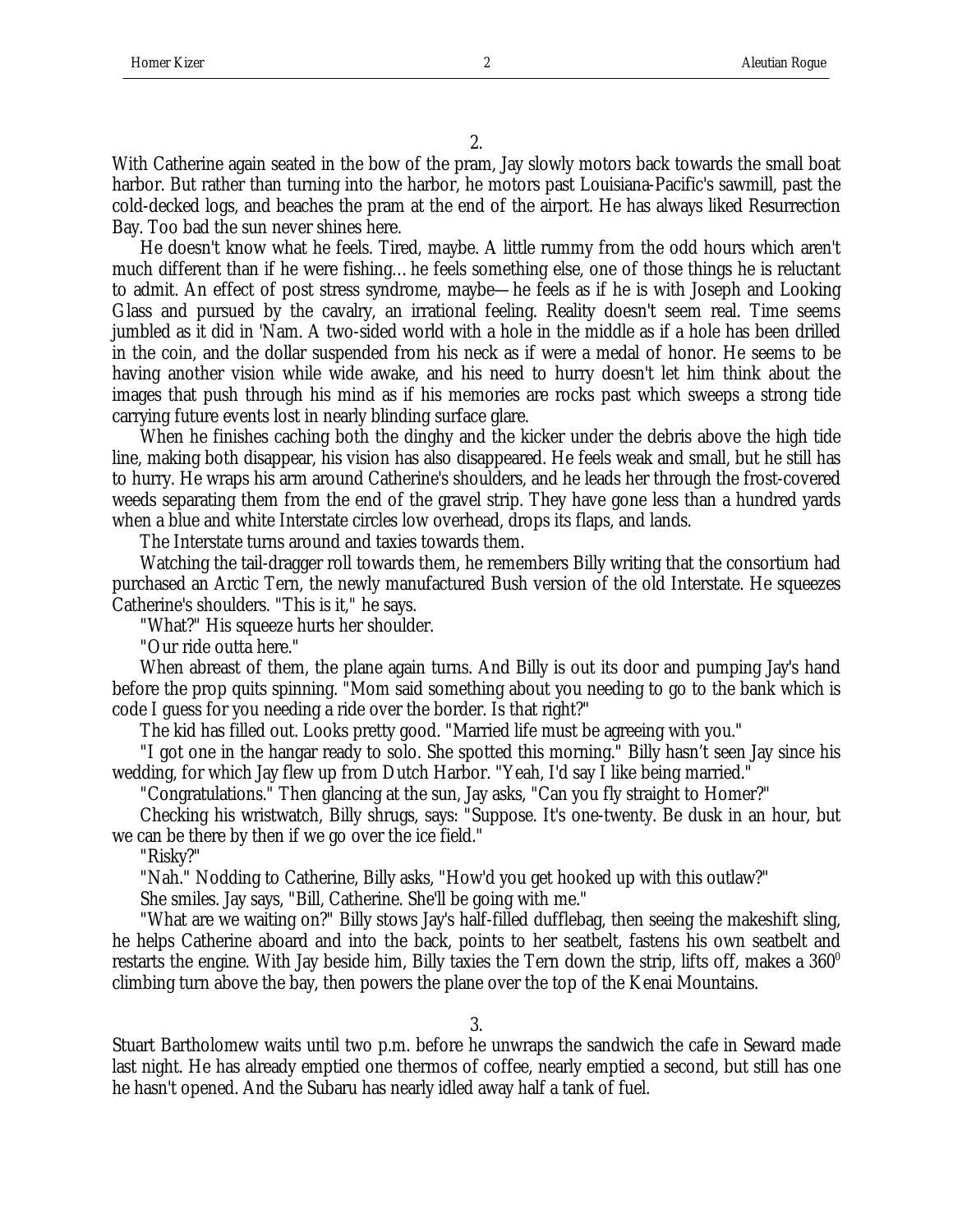The bread is stale, the edges of the cheese dry, the meat warm. How much food poisoning has he eaten in the past twenty years? certainly enough to kill a human being. But his stomach seems tolerant of the extra bacteria. They might actually be what sustains him.

How many hours has he spent waiting for something to happen? Someone to arrive. Or depart. He'd hesitate even to guess. Counterespionage is much waiting mixed with lots of watching, stirred with the staff of paranoia, baked with the heat of an idling engine.

This Subaru is fairly comfortable although his back still hurts. And in all of his years, he has yet to have a seductive siren ask for a piece of that counterespionage cake. No, what he does is a lonely form of spook-against-spook chess. It is perhaps the most mentally demanding field of intelligence, and usually without rewards. Oh, there are jock strap medals. He even has one. But the capture of Alden, that will be quite a feather. Might even produce a little interagency notoriety.

Still eating when a light plane circles above the field, he stuffs the remains of the sandwich in his mouth, hurriedly focuses binoculars, and from the fuselage, jots down its FAA and ADF&G numbers.

4.

As they circle the end of the East Road, Jay notices the idling car, its exhaust spewing downhill and dissipating in the below freezing air. "Billy, make another pass over the lane, the one leading towards Kachamak from the turnaround."

Billy also sees the exhaust, and at not much above stall speed, again circles the field.

The sun, already low on the southern horizon, tinges everything yellow. But there is enough light to see the vehicle parked in a stand of hybrid spruce on the knoll overlooking the draw supposedly holding Jerry's cabin. Jay rests his hand on the little Smith. John had been visited before he got there, and someone is here, waiting. Have they got Sarah? No way to know without landing. Tapping Billy on the shoulder, he points to the field and asks, "Enough snow to set down on?"

Billy tips the Tern, and surveys the uneven ground and snow just deep enough to cover most of the grass seedheads. The field looks like a rumpled white comforter with brown quilting. "Might be bouncy getting down, but it will be, rest assured, bumpier than hell getting up."

"Want to try?" Normally, he knows from flying with Billy on earlier occasions, the kid would set down on the road, but with the idling stationwagon there, the risk of capture is too great.

"Why not."

Pointing to the stationwagon, Jay says: "That may be a cop so when you set this bird down, watch the timber. If anybody comes out, get Catherine outta here. Don't wait for me. I'll take care of myself."

"I hear you, loud and clear."

"Do we have to land?" Catherine asks, tugging on Jay's shoulder.

He doesn't want to answer her; yet he says, "Don't worry. Everything'll be all right."

"Why NOW?"

"Because we're here, and I wanta be done with Sarah."

Grabbing Billy's arm and causing the plane to wobble as they circle low, she asks, "You won't really leave him?"

Jay doesn't allow Billy to answer: "Just hang on. And whatever happens, stay in the plane."

Billy levels the Tern off a few feet above the tussocks, pulls up its nose, drops flaps, cuts power. And like a mallard landing on a pond, the plane, at stall speed, slips in the air and settles onto the snow.

Tussocks grab at the skis, threatening to groundloop the Tern as they jerk it to a halt.

A foot and a half of dry, crusted snow is suspended above the two and three foot high mat of grass. So when Jay bails out, the snow comes to his waist. He steps away from the skis, and wallows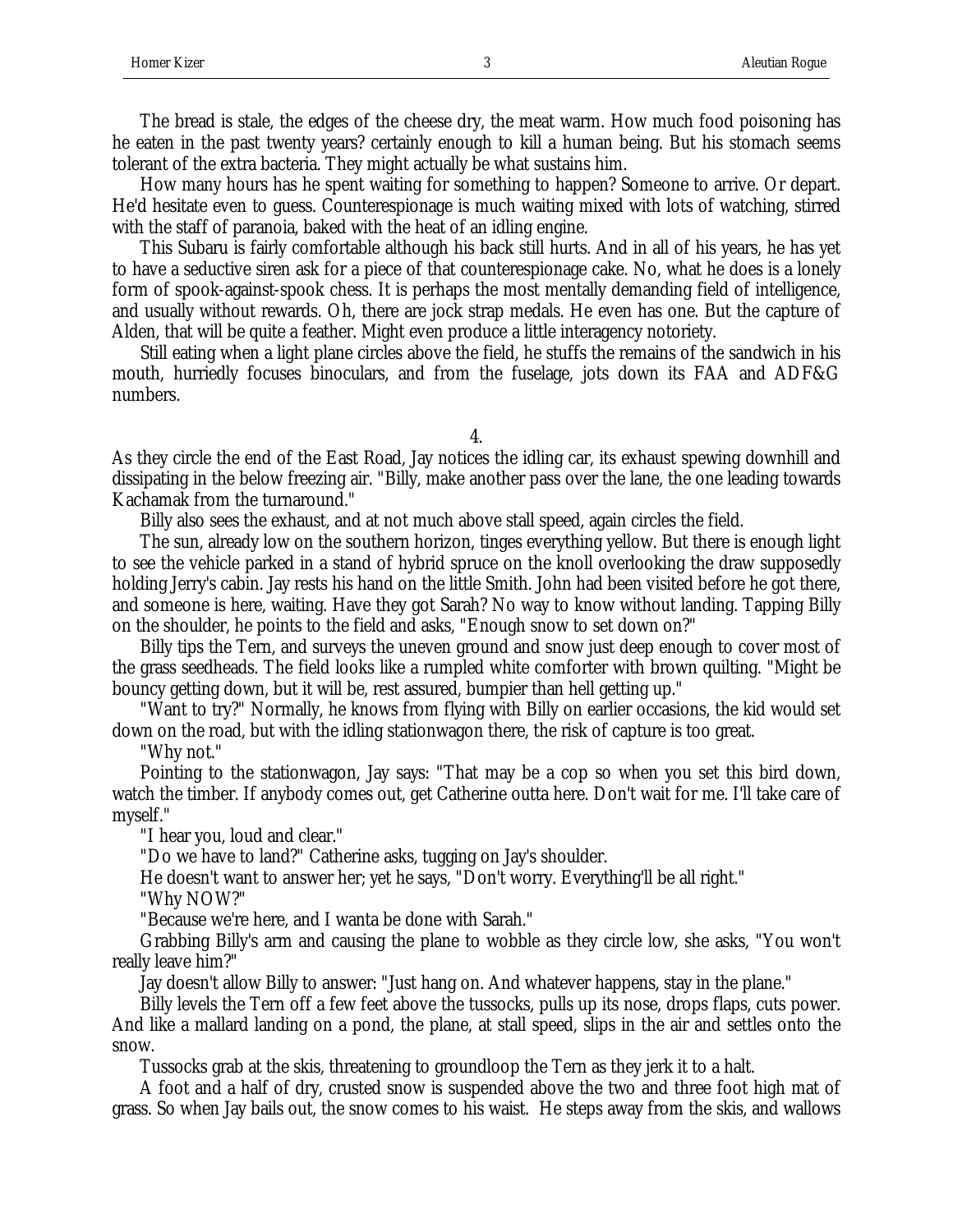in the tangled grass and snow. Sometimes beating the snow down, sometimes just bulling his way through, he labors towards a packed snowmachine trail, leading from the turnout to the draw. And despite the temperature, sweat runs along his brow and slides down his cheeks.

Snow has drifted over all but the sagging top strand of a barbwire fence at the edge of the timbered draw. From where the trail crosses the fence, he hears the muffled throbbings of a diesel generator coming from the two lighted cabins he sees. She had better be here. For her sake. If she isn't, he isn't coming back. They'll be on our way to Williams Lake before morning.

He listens to the cold. Neither the generator nor the Tern's idling engine seem as loud as the squeak of the snow underfoot.

It is dark under the trees.

Concerned about walking into an ambush, he feels vulnerable hurrying across the opening on the packed trail. Stepping across the barbwire—

Barking, growling, a huge black and white husky charges from the shadowy timber, hurling itself up the trail, barring Jay's path. Its one blue eye wild-looking. Its brown eye friendly.

Although certain the husky, too big to ignore, is bluffing, Jay isn't certain the dog knows that it is bluffing as he talks to it, telling it that it's a "good boy," but drawing the Smith from his pocket just in case.

Its muzzle held high, the husky, bouncing on heavy feet, prances in front of Jay as it barks and barks and barks.

Jay edges forward as he continues to talk to the husky.

The dog stops barking long enough to sniff his hand, the hand tightly wrapped around the cocked Smith, the revolver's muzzle also held high.

One more sniff seems to satisfy the husky. The dog backs away and resumes barking as it wags its tail. He crowds the husky into the soft snow, and they exchange positions on the trail. And with the husky barking behind him, he hurries towards the cabins, no longer worrying about an ambush. No one planning to waylay him would let that dog run loose.

The first cabin is unoccupied or at least no one answers his knock, but his knock on the door of the second cabin produces an instant response. With a roll of toilet paper in his hand and his mouth open, the young fellow neither speaks nor moves, but stands transfixed in the doorway. Of course, the cocked Smith pointed at his head probably has a little to do with how the fellow stands.

Jay breaks the silence: "Jerry Reibeck?"

The motionless figure finally moves—he turns his head, and softly calls, "Jerr, you're wanted."

As if expecting to be summoned, a pimply-faced fellow of about twenty or so steps into the kitchen area of the two-room cabin. Seeing the gun, his eyes grow large as he asks, "What do you want?"

The two fellows look like brothers. With his left hand, Jay pushes the transfixed sibling out of the way, steps into the cabin, and nonchalantly palms the cocked revolver. He doesn't want to unduly frighten these two.

"You know why I'm here."

"Fuck no. Don't even know who you are."

The half loft is the only possible hiding spot in the cabin. He points to its blanketed doorway and asks, "Is she up there?"

"Who?"

Sarah jerks the blanket aside. "Hi. Didn't take you long to find me. Fly up?"

"No." He exhales a long breath, and feels his hand shake. Her jerking the blanket aside took him by surprise. He has become too slow. Way too slow. Was caught flat-footed. He couldn't have protected himself if she had been hostile. "No. I ran the *Coyote* up."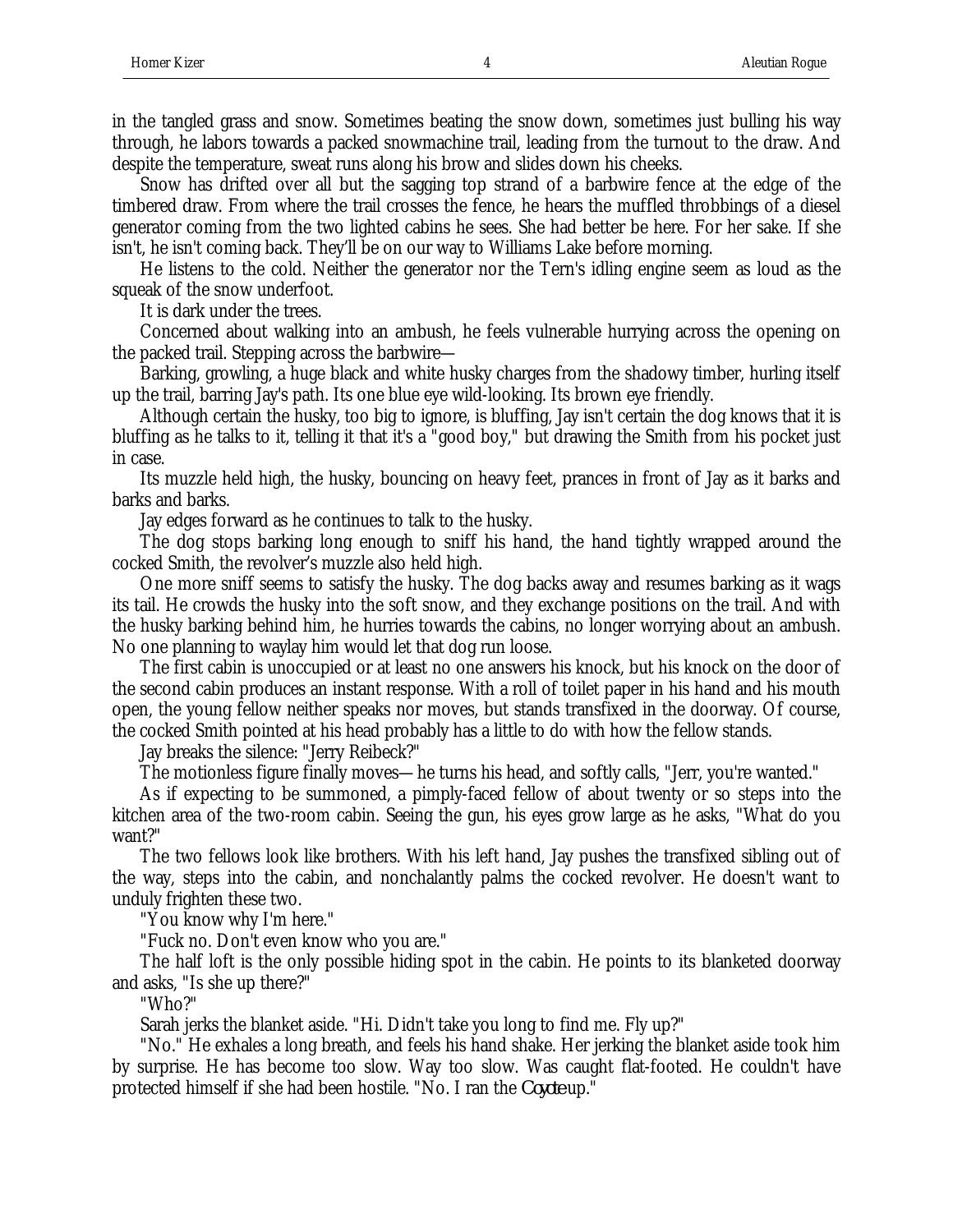"This time of year?" Her amusement becomes something more closely resembling fear. "Where is it?"

"Came especially to see you, to make sure you're all right."

"Jay, where's your boat? I need to know." She masks her expression of fear as her face recovers its nondescriptive pall.

"The *Coyote*'s fine, but you may not be for long."

"Jerr can take care of me."

She is, he's certain, a fool: "You didn't level with me."

"If I had, would you have helped?"

"Probably not—"

"There you go." Her eyes can't hold their blankness. Again, her fear shows as she asks, "Is you boat where cops will find it?"

Again ignoring her question, Jay says, "I saw your bunker. Came by to tell you to split. Both the Law and your ah, former associates were in Kodiak looking for you Saturday. Need I say more?"

"I'm hip." Again, her fear shows. It can also be heard in her voice: "You didn't come here to tell me that?"

"No, suppose I didn't. Someone's across the field right now."

"Fuzz?"

"I didn't ask for ID. I've problems of my own…I took care of the two that roughed you up. Permanently took care of them."

"I see. Thanks. They deserved whatever they got…they drowned Hank. Held his head in the toilet after they worked me over. Didn't think I…" she doesn't finish her thought. "I didn't have a choice about calling you. It was either that or…" Again her voice fades.

"I know about the ivory." He sees the fear in her eyes harden till it is as rigid as a tusk. "You better get outta here and forget about it."

"It's mine—"

"They'll kill you for it."

Both Jerry and his brother have been staring at her. Now, mumbling, Jerry asks, "There're people really trying to kill her?"

"If you want to get her outta this alive, and I'm not exaggerating, Jerry, you'd better convince her to fly straight for a while."

"I don't see where sellin' grass is all that bad…but what's this about ivory?"

"You never heard nothing about my ivory. Got it?" Sarah snaps at Jerry.

"That's it, Sarah. Level with him just like you did with me. Let your friends kill him, too. Let them hold his head under in a toilet—I was told your associates were always successful."

"Most of the time."

"I was told always."

"You seem to know a lot."

"I've had quite an education since you left Dutch."

"You dunno squat—"

"Careful there. I've been sleeping with Catherine Alden."

If there had been any color in her face, it's gone. After a moment, she says, "Not the Catherine Alden?"

"Is there another?" Jay doesn't like the taste of the brag that worms its way onto his tongue; he chokes it back down. "Red hair. Mid to late thirties. Bright. A looker."

"Oh shit."

"She's running for her life, too…they knew Saturday that you were on your way to Seward." He sees the fight leave her. "I can't help you. Just here to warn you."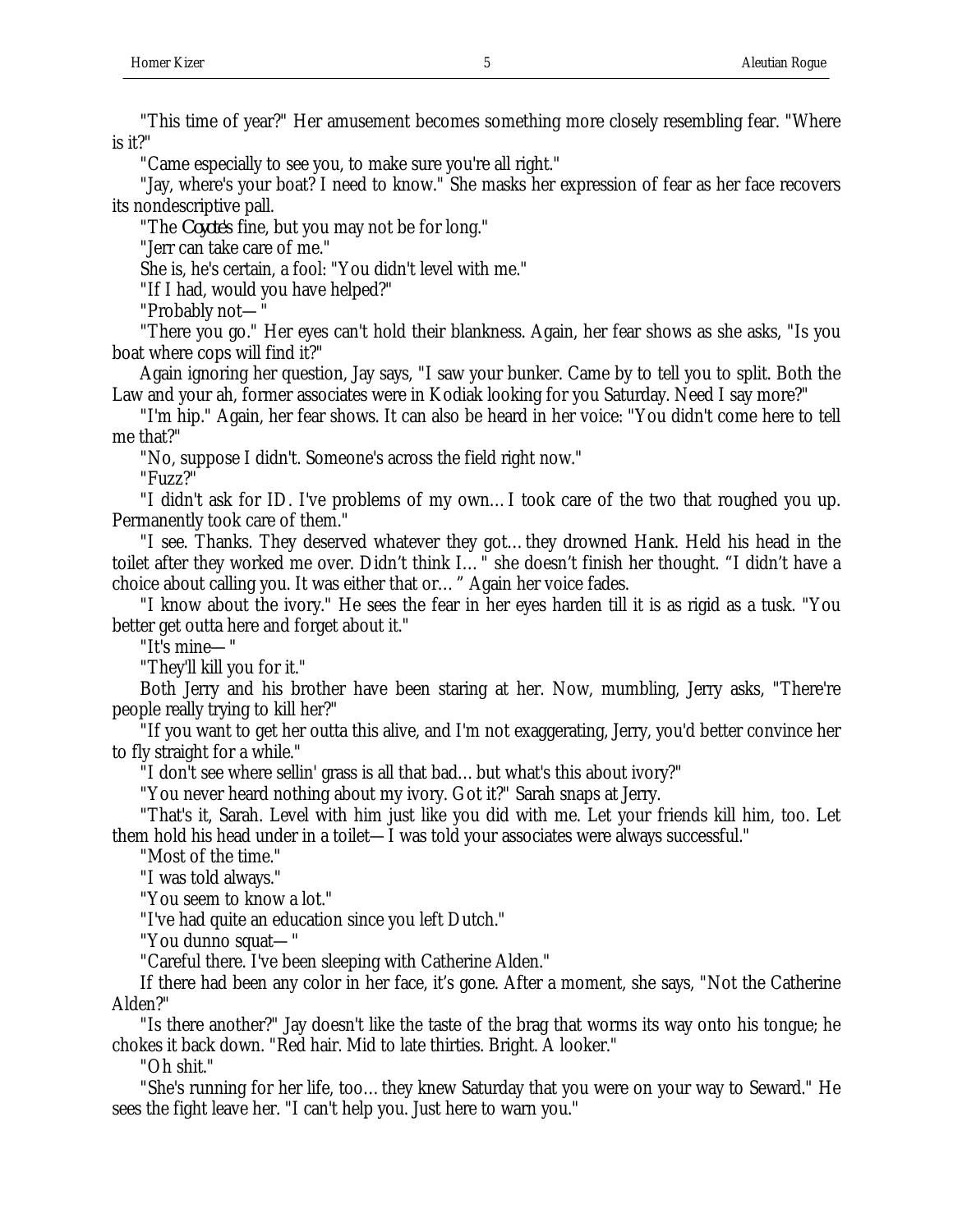"Hell, man, yuh gotta do somethin'," pleads Jerry.

"It's up to you, Sarah. What do you want to do?"

She asks meekly, "Where should I go?"

"I'm sure the Feds would like to bust your associates."

Still meekly, she asks, "Do you think I know enough to get immunity, no charges, protection?"

"I think that's your only chance."

Silence fills the cabin as if it were a noxious gas. He knows the same thing could be said of Catherine. He would hate to lose her, but he sure doesn't want her killed. And if the Feds are as efficient as everyone thinks, they could better protect her than he can.

Again in her meek voice, she says, "I'll trust your judgement."

"I'm not God. Do what you think is right. You're the one who'll live or die from your decision." Then to Jerry, he adds: "Get me something to write on. I want her to give me a call. But if anything happens to her, I don't want this number found with her. Memorize it. Then get rid of the paper."

Visibly frightened, Jerry asks, "Nothin'll happen, will it?" as he fetches a notepad.

Jay tears a sheet from the pad, saying as he does: "I'd like to know that she's safe. Especially after all the trouble I've gone through because of her." He scribbles Edna's phone number on the sheet, careful to rest the sheet on the cover of a paperback novel so no imprint will remain on the pad. He can't afford another mistake. "Call this number whenever arrangements are made."

As he watches Jerry poke the sheet into his shirt pocket, he realizes he is not ending his involvement with her, but continuing it. What kind of a fool is he? This is exactly what he has been telling myself he's not going to do.

"Will you be at this number?" Jerry asks.

This he needs to answer carefully: "No, I'm never at that number. That's a message phone I occasionally call…the Feds might try to con that number out of you. Don't give it to them. They don't know at that number where I am or where I'll be, so giving it to the Feds will only make needless trouble." Seemingly in mid-thought, he changes the subject. "I suggest you guys split before you receive company. I've got to be going."

Jerry's brother still holds the roll of toilet paper. Sarah still clutches the blanket. Jerry has his hand in his shirt pocket. All appear frozen in time. And looking to each, Jay nods, then backs out of the cabin, closing the door behind him. He hasn't heard the Tern take off so he assumes that whoever waits in the idling car is still waiting. So eager to be away from here, he forgets caution as he hurries through the darkened timber with the husky barking and wagging his tail and following to the edge of the field.

5.

In the failing twilight and through his 500mm lens, Stuart Bartholomew watches the returning figure emerge from the timber. He snaps one exposure after another of whom he believes is Shoulders. But there isn't sufficient light to guarantee an image at  $1/60$  second. He is already pushing the Tri-X two stops; he's hesitant to go a third.

If he is indeed photographing Shoulders, these will be the first pictures anywhere of that mysterious fisherman for whom there is more proof he doesn't exist than does. He has already photographed the plane and pilot, and the person in back. Despite the mannish attire of that third person, he think she's Alden, but won't know for sure till he develops film.

It wasn't his intention to intercept a plane when he originated this stakeout; so there isn't much he can do but photograph and evaluate. He had been three days behind Alden and without firm knowledge that she had escaped from Unalaska. But, he has caught up, *huh, pretty lady*. He is pleased, though, to see that she wasn't far off his estimation of when she would arrive. But with her now having a plane, he will have to move quickly.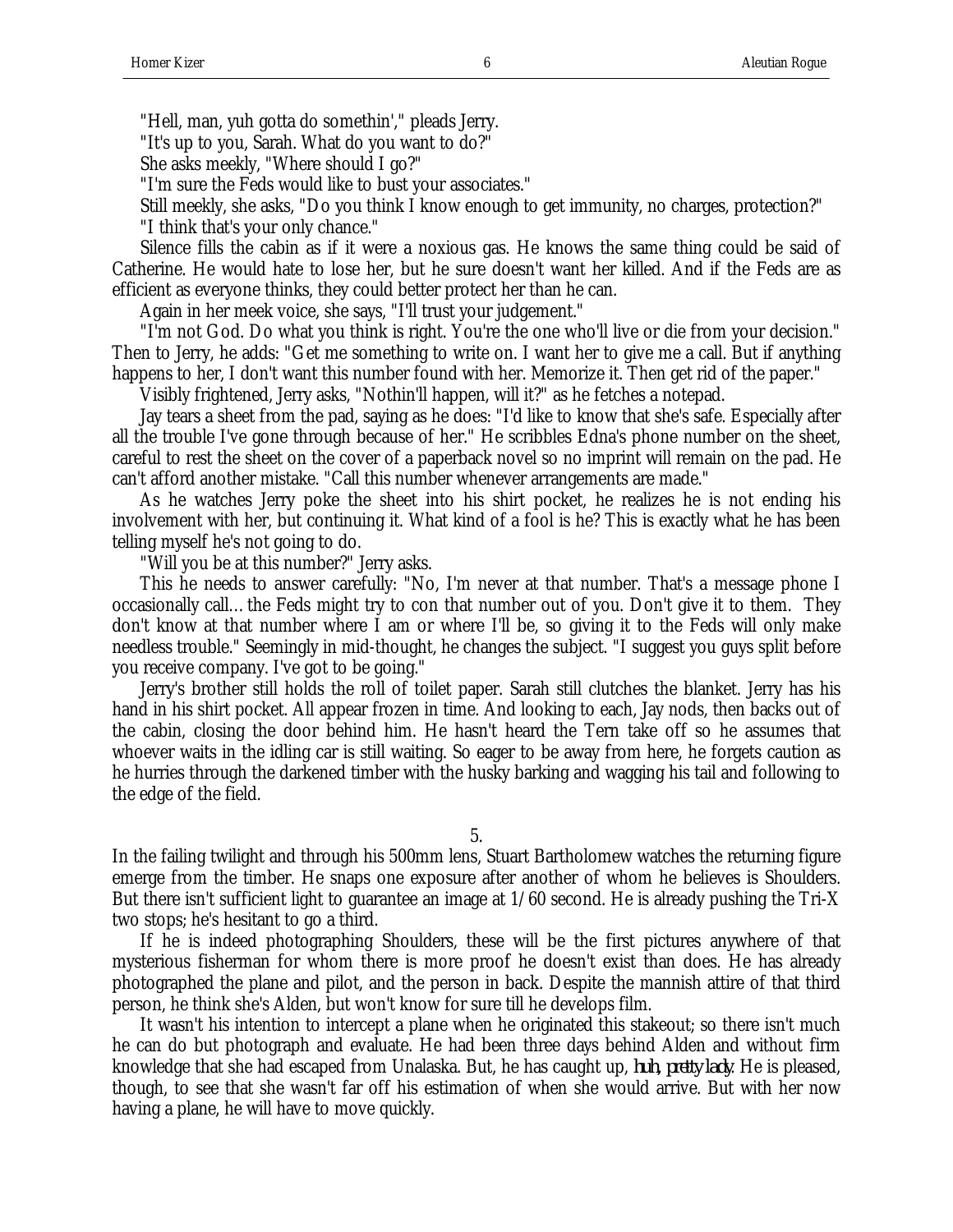As Stuart Bartholomew pulls the Subaru's transmission into gear, he sees two snowmachines blast out of the draw and race across the far field. The lead machine pulls a sled. Two riders on the second machine. The two Reibeck brothers and sweet Sarah. He smiles. If there is still any competition out there, they won't find anyone home. Evidently Shoulders accomplished what he came to do, but then, so has he.

He has time now to notice the Russian names on mailboxes, the cultural bones of the Amur treaty and the Tsar's fear of British encirclement. Russian-America, Bolshaya Zemlya, might today be a Soviet state, the Democratic Socialist Republic of America. That has an unpleasant ring about it, and he almost hits a Ford sedan in the middle of a blind corner. Both cars dive for their own side. The other car slides.

6.

The takeoff is rough, but one exceptionally large tussock bounces them into the air. Once airborne, Billy throws power to the prop. The Tern sails upwards, over the descending slopes, and climbs to a thousand feet. Billy banks left. And they again circle the snow-covered field. Jay checks for exhaust, sees it. A white cloud of condensate slowly drifting up and away from the stationwagon. Pointing to it, he says, "They're gonna have your numbers, Billy."

To his surprise, Billy dives towards the idling car, and tips his wings as he passes over the spruce at twice treetop height, then laughs and laughs. "You think there's a Greenie in that car, Jay. Huh?"

"I think you're gonna have some explaining to do." He can't help, though, smiling. The kid's a hardhead. Would've made a good logger, maybe even a Rogue.

Still laughing, Billy asks, "What do you suppose? Suppose they got our numbers?"

"They'd have to be blind not to."

Between laughs hard enough to rock the Tern, Billy manages: "Just before I pulled the floats off, we went goat hunting in that area the Greenies locked up east of Nuke Island. You know, where you and me hunted before. Where it's always been open. Well, didn't want a hassle so our numbers belong to a Super Cub that crashed in the Brooks Range two years ago. You're aboard the Phantom."

"The Phantom, huh?" Jay smiles as does Catherine.

"Yup," says Billy as he heads for Soldotna. He takes the Tern to three thousand feet, and they cruise in silence punctuated by occasional bursts of laughter from Billy.

\* Edna frets while she waits for Billy to return. Begins one project, then another, quickly loses interest in each, and completes none. More nervous than Jill…

She brought Jill, with her bag packed, over to her house. Since Billy will be gone until sometime tomorrow, she thought it best if they both spend the night by her telephone.

Ever since Jay's call, an idea has been forming, an idea that hasn't matured sufficiently for her to express. It has to do with a new identity. She knows how to get him one, but isn't quite sure how to proceed. It's not enough to possess only the birth certificate of someone who died as an infant. Been done too many times. Even the authorities eventually wise up. For the FBI or CIA, items such as credit ratings, school records, past driving records and matured insurance policies are easily fabricated, but such items are nearly impossible to produce overnight for the general public. What she needs is a real identity, one he can assume. Even then, there will be the problem of past acquaintances. A new name doesn't produce a new person. Or does it? She thinks not.

Other than Billy, only one person knows anything about Jay. Pierre established Jay's unusual accounts with the Williams Lake branch of the Bank of Trois-Rivieres.

Involving Pierre won't be easy.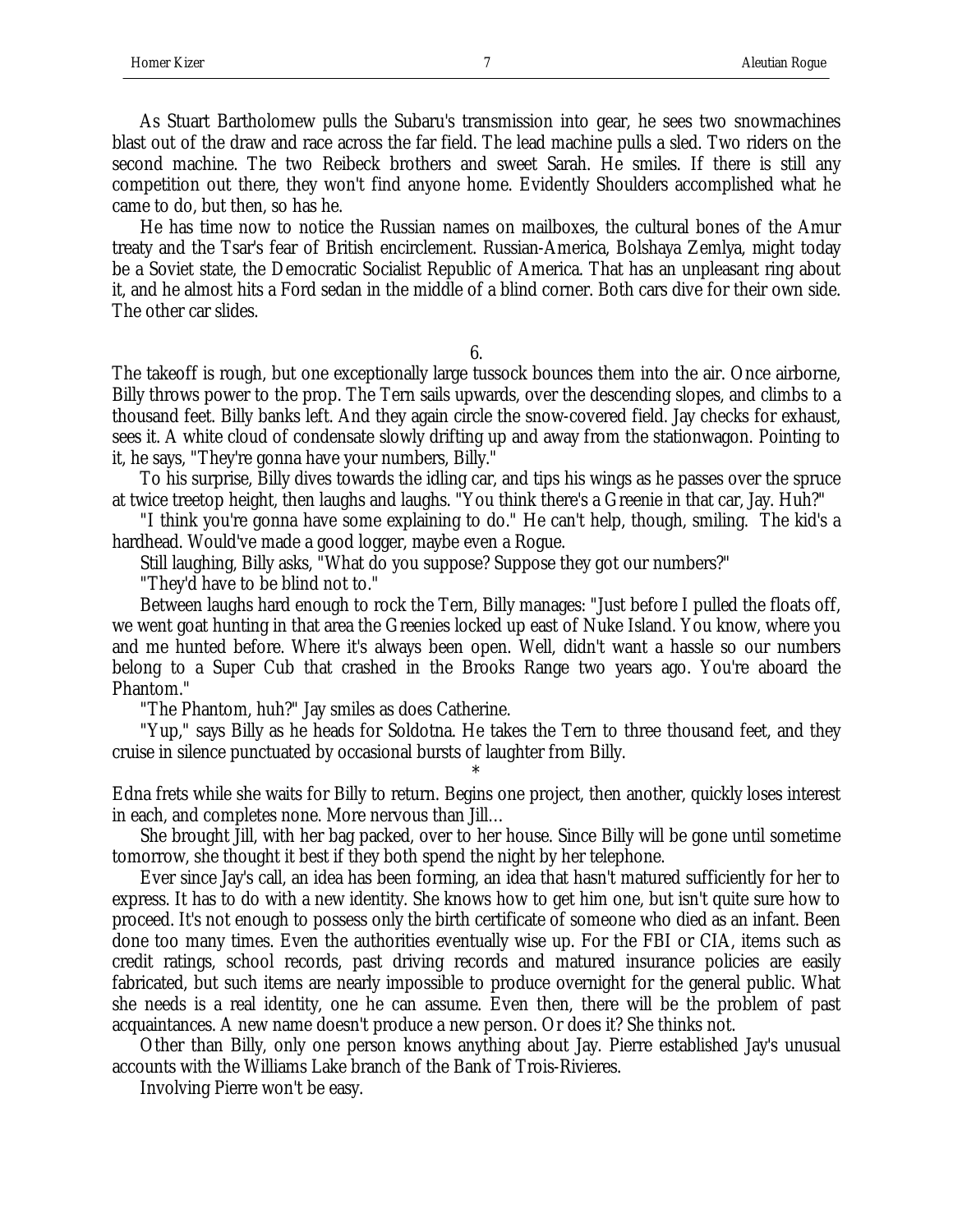Edna and Pierre spent many hours together, hours during which they grew close, close enough they were to have been married. But that was more than six months ago; that was before Pierre learned of his prostate cancer. He said he wouldn't be either an emotional or a financial burden to her. Broke off their engagement. She couldn't change his mind, then. Calling him now, she doesn't know. What does she tell him?

She has to call him, has to.

What will he say? Will he agree to help Jay? agree to having his name live on? Physically, he's a little smaller than Jay, a little darker complexion. But he has an aura about him that makes him seem larger than he his. And they both look like Indians even though Pierre was born near Lyons, the fruit of rape, his father a Nazi officer, the reason his family sent him to live with relatives in Quebec after the war.

In one way, calling Pierre is inevitable. She will need his help to get Jay set up in Canada. If his health were better, Pierre would shuttle back and forth until any tracks leading to Jay were so confused the trail could never be deciphered. Plus, she will ask Pierre to be Jay if the occasion should ever become necessary.

Summoning all of the courage she can muster, she places the inevitable call.

One of the secretaries from his law firm's office pool answers Pierre's phone, tells her that Pierre isn't at work today, and asks if she can take a message.

"I think not," Edna says, before hanging up. And before her courage fails, she dials his home.

After a dozen rings, she returns the receiver to its hook, and tries to make herself believe that Pierre is with a client. She knows he's not, but she doesn't want to think of him hospitalized, or worse, home but unable to answer his phone.

In a living room recliner, Jill dozes as comfortably as a woman can be when due. Edna busies herself with a joke book titled BLM Mining Regulations, but can't concentrate. There has to be more she can do…there is. She dials the area code for Williams Lake, and as her mind wanders, her call crosses the international border without even a bleep.

Andrew Mackean excuses himself from the conference he chairs to personally answer the ringing telly in his office. Only the banking commissioner and a few privileged customers have his private number.

His surprise is genuine when he learns that the bank's largest private depositor will, at last, pay them a visit. He inquires as to Mr. Shoulders' itinerary: "Perhaps we could assist with travel and Customs? We're here to serve."

When told that Mr. Shoulders will be flying by private aircraft, he asks, "A Lear? or Gulfstream?" "No. Our plane. My son's flying him. At least to Ketchikan."

"I believe we can be of assistance, Mrs. Lundstrom. The bank would be honored to meet Mr. Shoulders in Ketchikan."

"Time would be a problem."

"I don't believe so. He is currently enroute?"

"They have several stops—"

"He should arrive in Ketchikan during the night?"

"I expect so. He's supposed to call—"

"Very fine, Mrs. Lundstrom. A charter from Caribou Lake Air will await Mr. Shoulders' arrival. The plane will be there by eight o'clock tomorrow morning, should be easily recognized, and will be at his disposal for however long he needs it."

"That settles that, then."

"I'm delighted. Now, can we assist in any other way?"

"Jay has been in the Aleutians for the past six years and will need to add to his wardrobe. I believe British Columbia's better merchants are in Vancouver?"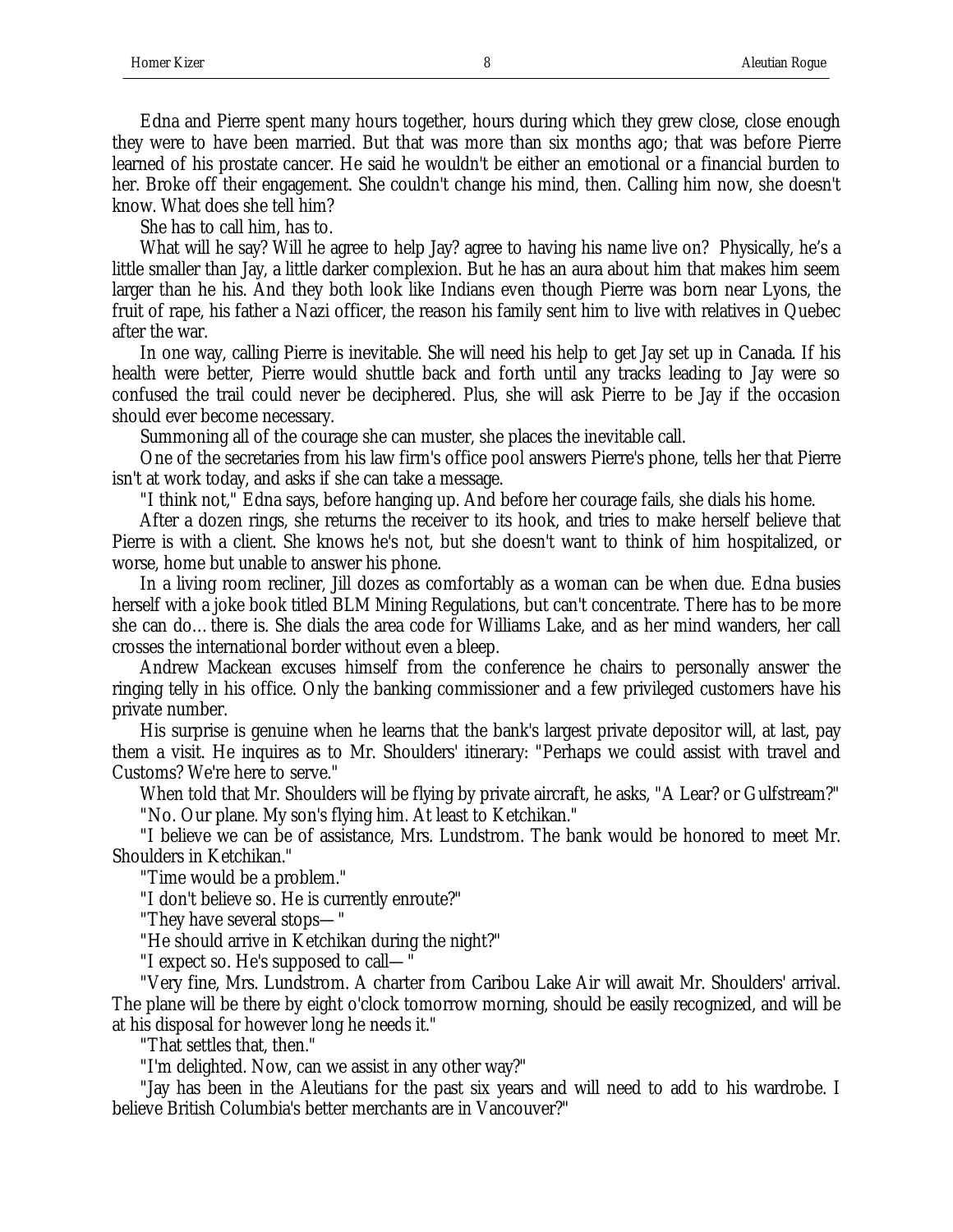"By no means. We have many fine retailers here in Williams Lake. I'm certain Mr. Shoulders will find our selection meets his requirements." The bank has no Vancouver accounts. "I will personally acquaint Mr. Shoulders with local retailers."

"Jay will need a vehicle."

"We have some exceptional Leylands available in addition to what he would expect to find."

Edna thanks the branch manager. The charter will avoid problems with Canadian Customs. That was the big thing.

Billy has been gone an hour. Jill is asleep. And she stands beside her kitchen phone, looking out the window above the dinette set, receiver in hand. It seems so peaceful. Shadows lengthening. Snow piled high on white spruce boughs, golden in the setting sun. A magpie on the fence around the compost pile. She watches it fly to the spruce. Spreading shadows. Fading colors. She needs to try Pierre again. Still with the receiver in hand, she feels fear…the sky is now gun blue. Black. What does she say to someone who has been told the date of his death?

She still stands there, receiver in hand, when Billy throws open the backdoor. "That little guy still in the hangar?"

"Ssh, you'll wake her."

"I'm awake. Everything all right?"

"Sure is," says Billy as he brushes past his mom on his way to see Jill.

First impressions are important: her gaze lingers on the red-haired woman with Jay. Edna feels herself blushing, ashamed of her plain appearance. Even Jay's clothes fail to hide the red-head's striking natural beauty. So with pluck, she extends her hand. "Hi. I'm Billy's mother."

"Your son is a wonderful pilot, and Jay has told me how much you mean to him. I'm very pleased to meet you."

Edna fears her smile looks as forced as it feels. "Jay was there for our family when there wasn't anyone else. He means a lot to all of us."

Right now, Catherine wants to believe her words: "I'll take very good care of him." She knows the desire is naive. She has been a big girl far too long, but something happened on the boat, something besides seeing herself ugly and seasick, something besides his Indian-magic pronouncement about them having a child together. She doesn't want to force what happened into a thought, not yet, but she wants to believe in something if not in her words. She wants to believe in magic even if it isn't real.

Edna turns to Jay, and says, "Mackean's sending a plane to meet you in Ketchikan. A Caribou Air charter. So you have to hurry." Then hollering into the living room, she says, "Say goodbye, Billy."

"Goodbye Billy," says Billy. "Head out to the car. I'll be there in a second." He squeezes Jill's hand as softly he adds, "I really gotta go."

Jill whispers, "I know…I'll be all right."

"Now, Billy," hollers Edna. "I'll make sure she gets to the hospital."

"That pisspot got enough range to fly to Ketchikan?" asks Jay as he checks Edna's kitchen clock. 4:57. "Or are we gonna have to stop along the way for fuel?"

Coming into the kitchen, Billy says, "Yeah, once. Sitka maybe."

7.

Stuart Bartholomew holds the contact prints overhead, as if doing so would somehow make everything clear. What plane is that? Profile's familiar. Certainly from an American manufacturer, but not common. Not a Piper although the numbers belong to one reported missing a couple of years ago.